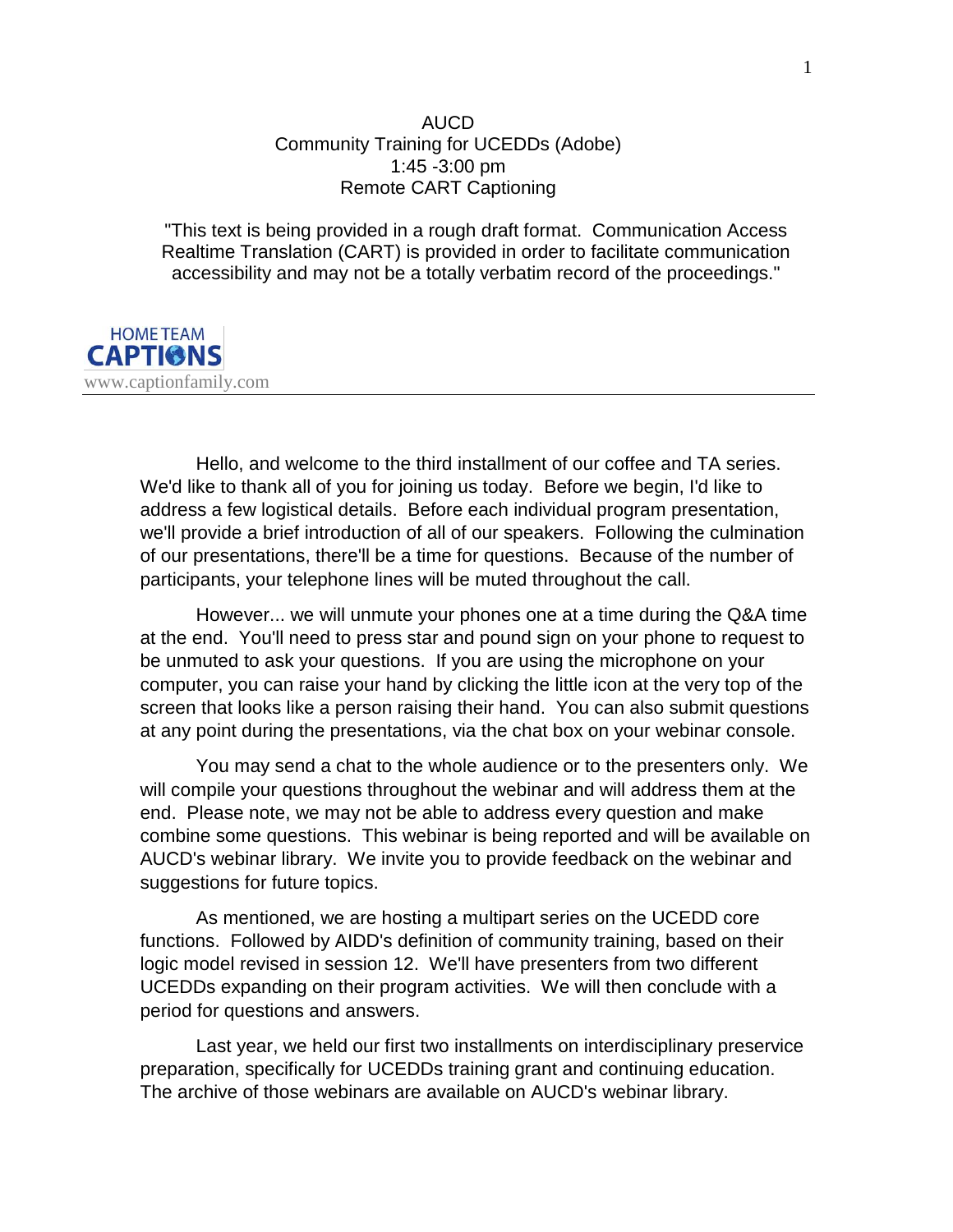This particular installment will focus on the next core function, community training, here's a list as a heads up of our upcoming webinars planned in this series.

Session 153 of the developmental disabilities assistance and Bill of Rights act of 2000 referred to as DD Act covers the purpose and scope of activities to be undertaken by the national network of UCEDDS, outlining a series of core functions. This includes the specific text, community training, provides training or technical assistance for individuals with developmental disability, their families, professional, paraprofessionals, policymakers and students in the community. That was split into two core functions.

Further... AIDD issued a final rule in 2015, providing guidance on implementing the DD Act. In this guidance AIDD specifically mentions the need for each UCEDD to have a written plan for the core function. This'll be a topic of a future installment of this series.

This is also echoed in the UCEDD funding opportunity in which each applicant must provide a five-year plan for carrying out functions as outlined in the DD Act.

And... finally, based on AIDD's logic model in which they provide definitions for every core function, the definitions provided for community training is as follows. These trainings, provided by UCEDD faculty/staff to enhance knowledge of a variety of community members, including individuals with developmental and other disabilities, their families, professionals, policymakers, students, and others in the community.

First... we have Canyon Hardesty. Director of Communication at University of Wyoming, Wyoming Institute for Disabilities. She hold an MS in Health Care ethics and health education. Canyon is also an abject faculty at University of Utah. Canyon has worked at the Wyoming Institute for Disability since 2013 and has been involved in the translation of Echo from health to education and is dedicated to realtime community training, known to improve the lives of individuals with disabilities and their families. Please join me in welcoming Canyon Hardesty.

>> Canyon: Welcome, everybody, can you hear me okay? Thumbs-up? No?

>> Yes.

>> Canyon: There we go... perfect. I know that they said they were going to keep questions to the end, but given I live in the land of community training, as hopefully most of you join, although this is a presentation, I'd love to answer questions or specifically address, you know... other questions or comments that you may have as question go through.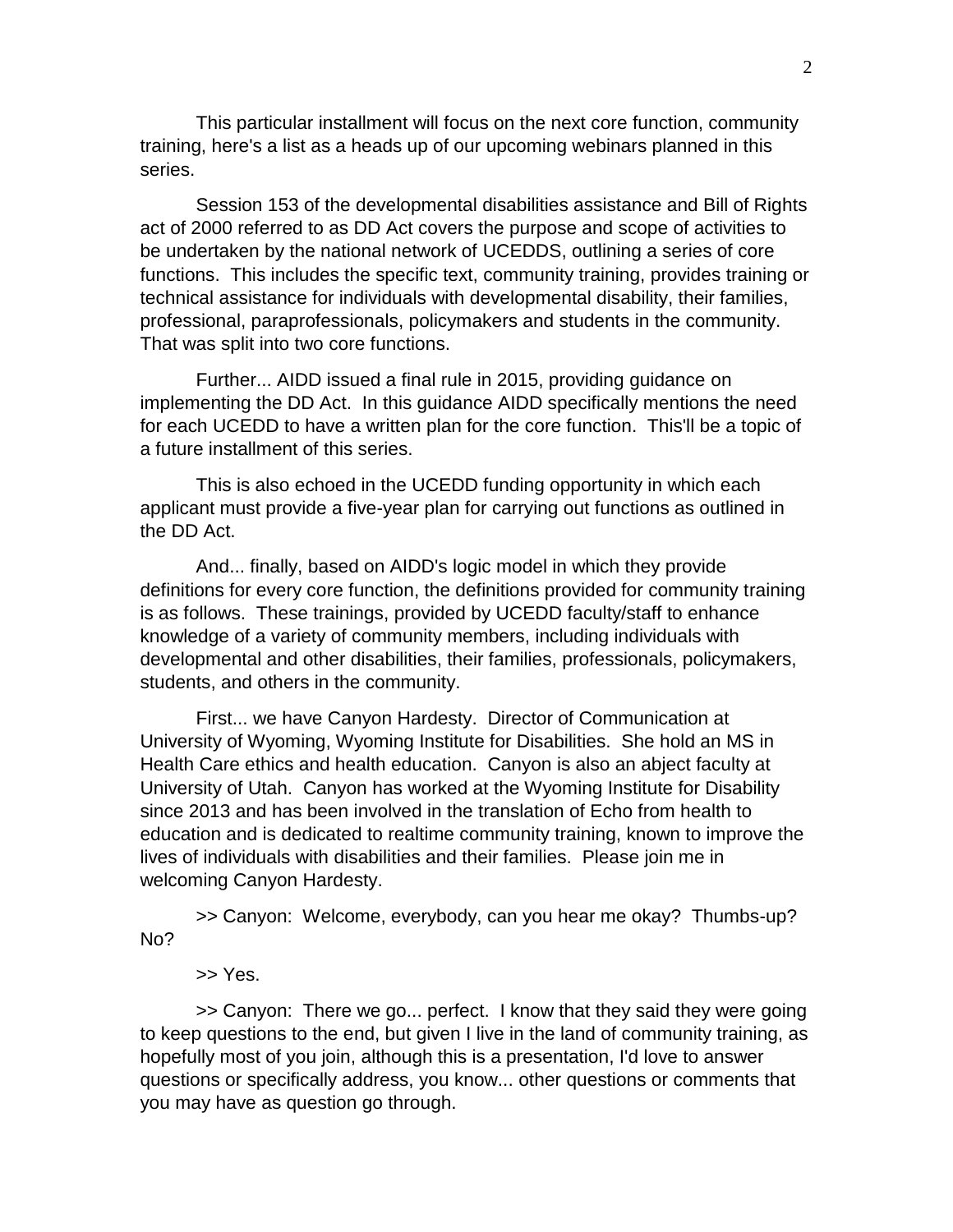So... I tried to make this pretty brief, but as well... hopefully to give you an opportunity of what we do.

So... just to kind of orient you to Wyoming and the Institute for Disabilities and where we've situated ourselves like other UCEDDS. People can participate in every day community life as they choose. And so... you see in this picture, a beautiful fall day, it's one of the few... fall is pretty here... that, with our University of Wyoming sign. We have a pretty beautiful campus and pretty wonderful opportunity to be part of WIND.

These are obviously the five core areas we really focus on and I just like the graphic, so I wanted to show you our little colorful flower and really, the mission of the Wyoming Institute for Disabilities is to assist individuals with developmental disabilities and other disabilities and their families by promoting and supporting full inclusion, community membership, independence, productivity and social participation.

Both of these, our mission and vision, really orients us to not just what we should be doing as an UCEDD, but really, what that overall, you know... culture, that we want to cultivate throughout the communities in Wyoming.

So... Wyoming is a very, very square state. And... you can see this is just a picture of the state of Wyoming. I did include all of these kind of looking like veins going through our state. You can see that there's I-25 and I-80. Most of our populations are located on those two interstates and the rest of Wyoming is not very populated at all.

We are -- we have a population of about 577,000 people. About 97,000 square miles and we're the tenth largest state. We have more antelope than we do people.

To give you an idea, when we talk about community training, we've really had to rely on a lot of virtual opportunities, connections with community members, regional leaders, who can operate as an extension of what we do here at the Wyoming UCEDD and WIND is located in the -- I'd say, bottom right, but actually in the southeast corner of the state.

When we talk about what we're focusing on, we're talking about kind of these five-year opportunities, these are some of the core areas that I'm really going to focus on, that come out of our needs assessment and our areas of emphasis in our five year plan. So... we used to do -- and actually still do quite a bit of work in education... as a way to complement that, in our next five-year plan, we're really focusing our work in health, wellness and community participation, as well as continuing to support that base of work in education that we do as well. Early intervention, which I know a lot of you out there are really dedicated to early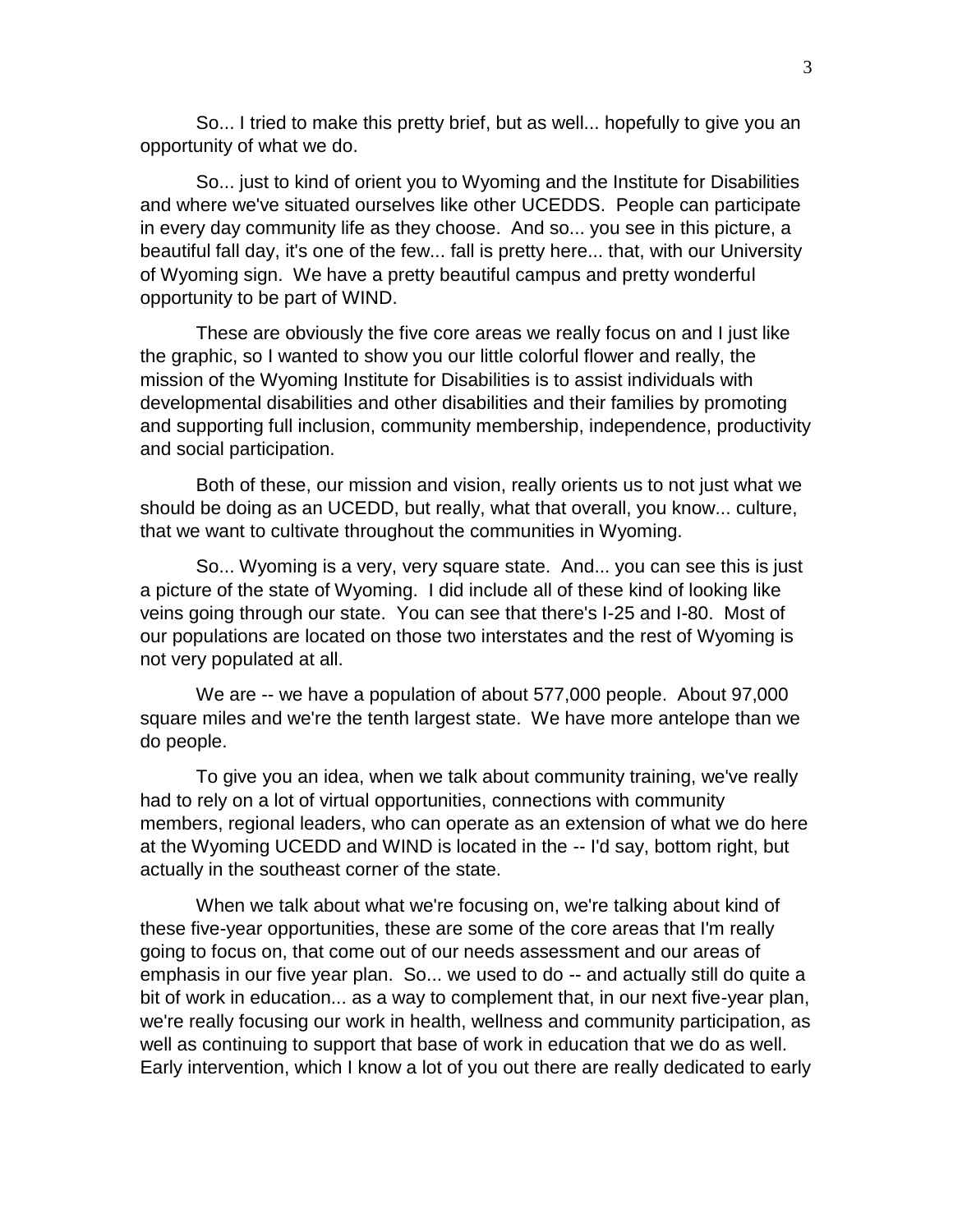intervention, supports identification, that's been a priority area for us and then... just going to touch briefly on some of our new work in employment.

So... not seeing any questions in the chat, but... please feel free to ask as we go forward.

So... I'm going to talk about our overall community training activities, related to that first, kind of area of emphasis... I think that we do have a pretty good mixture of things that are addressing, you know, community levels, individual levels, as well as system levels.

So... the third bullet on this slide -- note, TeleHealth project that we have, and this really sits under this broader idea of, of getting to our communities, engaging our communities, you know... through, through innovative ways, but also ways that, that really we're able to plug into infrastructures, and really supporting and improving the outcomes of individuals with disabilities, right? The target that we choose.

So... this particular community training project is a cool collaboration with our Wyoming Department of Health, our Office of Rural Health. It fits into community training, but also into a lot of community training, but also into services, is, you know, we're really helping to build that infrastructure for the provision of TeleHealth in Wyoming, right? So... telepractice that would allow a family in Casper, the central part of our state to connect with a specialist, you know... maybe an endocrinologist, living in Denver, which would be about six hours for them to actually be able to get to that location, to actually be the provided care in the home community, and... most-recently, because of changes in legislation, actually in their homes.

So... we have about 300 providers, I think it's like 319 as of about three weeks ago, who were really engaged in this project, to really learn about TeleHealth, what are those best practices, and... even learn the technical assistance around the technology, but... with this opportunity, being UCEDD, we've been able to focus on those provision of care for the populations that we serve that maybe, wouldn't necessarily have been able to be served, had this network been located in another entity.

So... all of you on the line probably have wonderful collaborations, this has been a cool way for us to think and get providers recruited and to think about disability first.

So... the other kind of core projects that we work on, the first bullet here, really talks about our sexual and reproductive health program, which... includes a couple of other things, within that, but... really, is this idea of, of what supporting sexual and reproductive health looks like for the population. We had the unique opportunity, the first bullet underneath there, talks about supporting healthy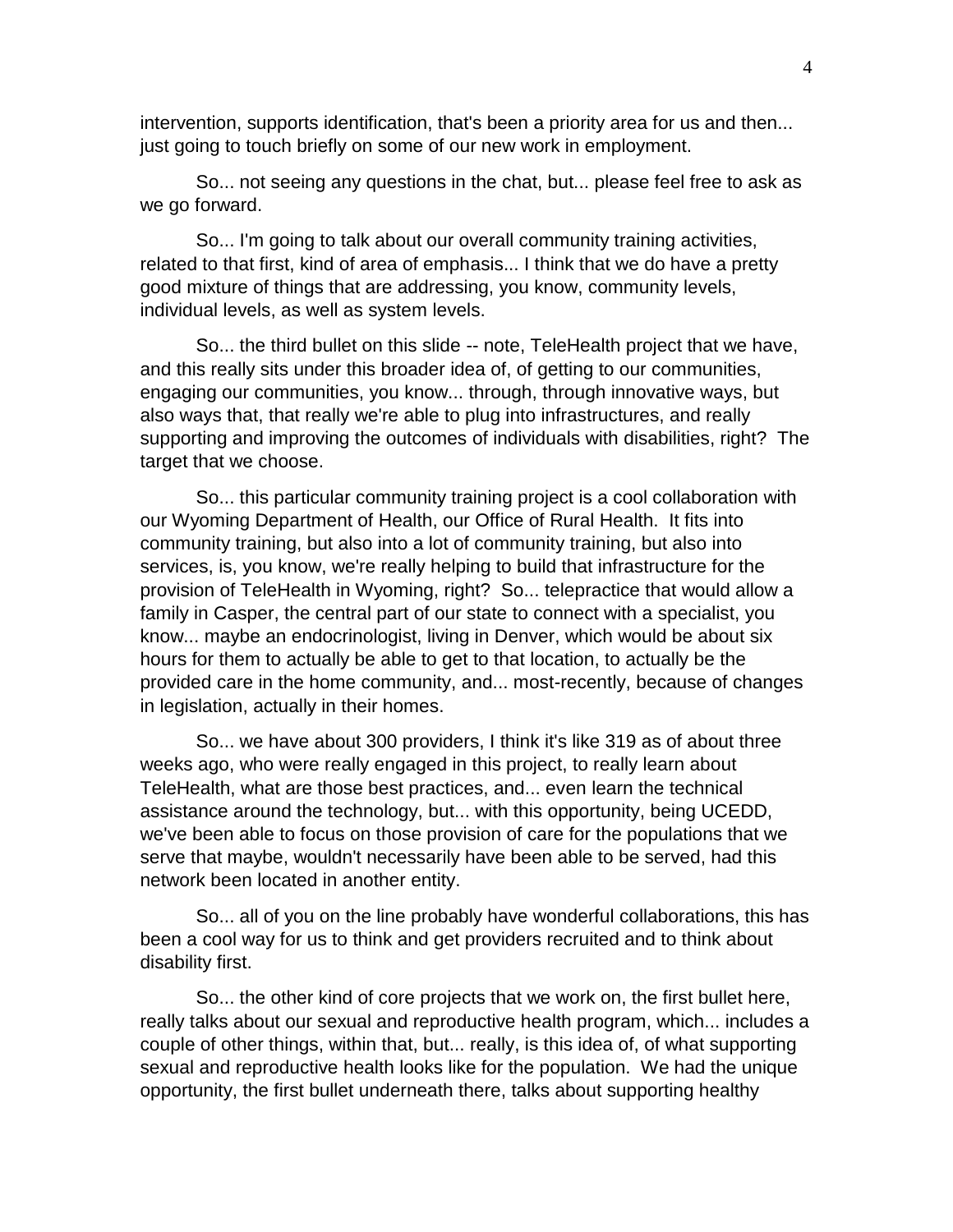relationships, right? Supporting consent -- supporting some other soft skills and really talking about our bodies and what that might look like -- as well as really, developing some advocacy skills for the participants in the class. It's a ten-week class, where individuals meet twice a week. One of those times is actually on a college campus or in a community area. Community college campus, let me clarify that. Or another community library, where individuals go and learn about these core areas and the second one is actually the application, the community, right? We might be learning about, not having some good examples, but just looking at relationships and what that looks like and then having individuals, maybe go out into a community setting where they're at a restaurant and having conversations and practicing those.

It's a wonderful collaboration with the Alaska UCEDD. I don't know if anybody's on from Alaska, but thank you, this has been a really good partnership over the last three years and something that's really enhanced the conversation beyond the individuals who are participate in this class, to the recognition that we were training individuals in this content. They were going back into their environment, advocating for themselves.

This has grown into us really getting into how we can help to train and support direct service providers. In these kind of -- even core skills that are being delivered in the training. So... that's another exciting project.

A couple other bullets on here talk about our family to family health information center. We do a lot of training and support with families and... we do some early childhood vision screening -- which has really led us into this idea that early periodic screening and developmental screening, but we work with child development centers, other community-based organizations, to do some direct training on best practices, for screening of kiddos less than 5, right? And how to encourage participation in a community-wide effort to improve access to vision screening, as well as in that follow-up and referral.

An additional project we work on is our Veterans adaptive sports project. This is more of a community engagement project, but a chance to work with community organizations, do training outreach and get them to feel more comfortable, sports opportunities that exist within their organization, or... to you know... collaborate with a biathlon program that hasn't necessarily been inclusive. That's a pretty exciting thing as well.

And then, one of the last things, I think, is really exciting is this opportunity to train and support early care providers, their families, who are working with children who have been impacted by the opioid epidemic. That's another collaboration with several other UCEDDs in Ohio and more on that to come. That's another really exciting thing and a need that's been responsive to what our communities have identified that they need support in.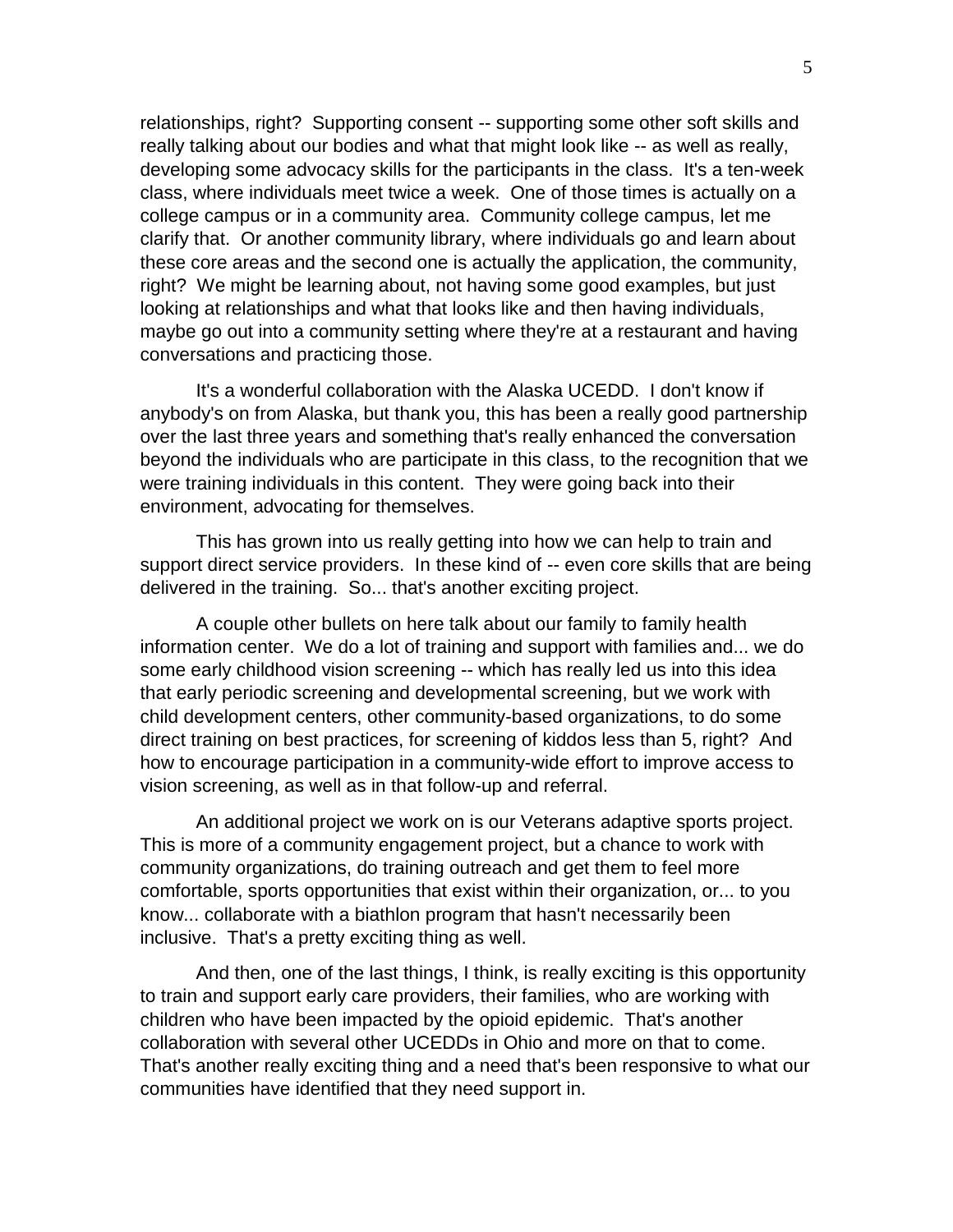This next area and I'm going to talk about assistive technology as well, so... Wyoming Institute for Disabilities is our assistive technology act program. We have that unique opportunity to really embed that as a practice into lots of things we do. I'll talk more about the work we do in education and the adaptation of the ECHO model to meet all those needs, but... on this slide, I'll talk about some other engagement activities.

One of the ones that -- it's been kind of a blossoming activity, this engagement with libraries, with librarians, with you know, their programming that's going on and really giving individuals access. We have about 78 libraries across our state that are associated with our state library system. Some of them are very, very small and very remote communities, you know... even a halftime or a third time, even one of their staff members, but we've been able to create this partnership where we've been training and supporting librarians to loan out equipment, so individuals in the communities can access a local resource with librarians and other staff who know how to use assistive technologies. They're getting that information in their home communities, with some of the best practice tools they need.

We also do some training, community engagement with both students and educators on accessible, educational and instructional materials and then, do do some outreach engagement around foundations of assistive technology, what that looks like, what people should be thinking about, how they should be utilizing that and are actually integrating to professionals, who, who participate in these provision of services, then transitioning to our work in, in education, so... I think we have a lot to learn. Pun intended. A lot to learn about those projects, what that might look like and how -- even with the changing environment of libraries being community hubs, how we, as an UCEDD can engage with them in a different way than we did before.

I don't know -- librarians are the most resourceful humans on the planet, right? You can go in there with three sentences about "I think this is what this book is or what this cover looks like" and I think an underutilized resource we're excited to partner with.

A lot of the work we do, as I said before, we're a very large square state is via virtual education and really this idea of interprofessional learning, so... I don't know if people can raise their hands -- I love to know how many people are familiar with the ECHO model? Some people may or may not raise their hands. I won't call on you. Okay... perfect. Looks like some of you are. Which is wonderful -- even during the question period, I'd love for you to share your experience.

The model, it actually stands for the extension of community Health Care outcomes. Which sometimes is a little funny because we're not necessarily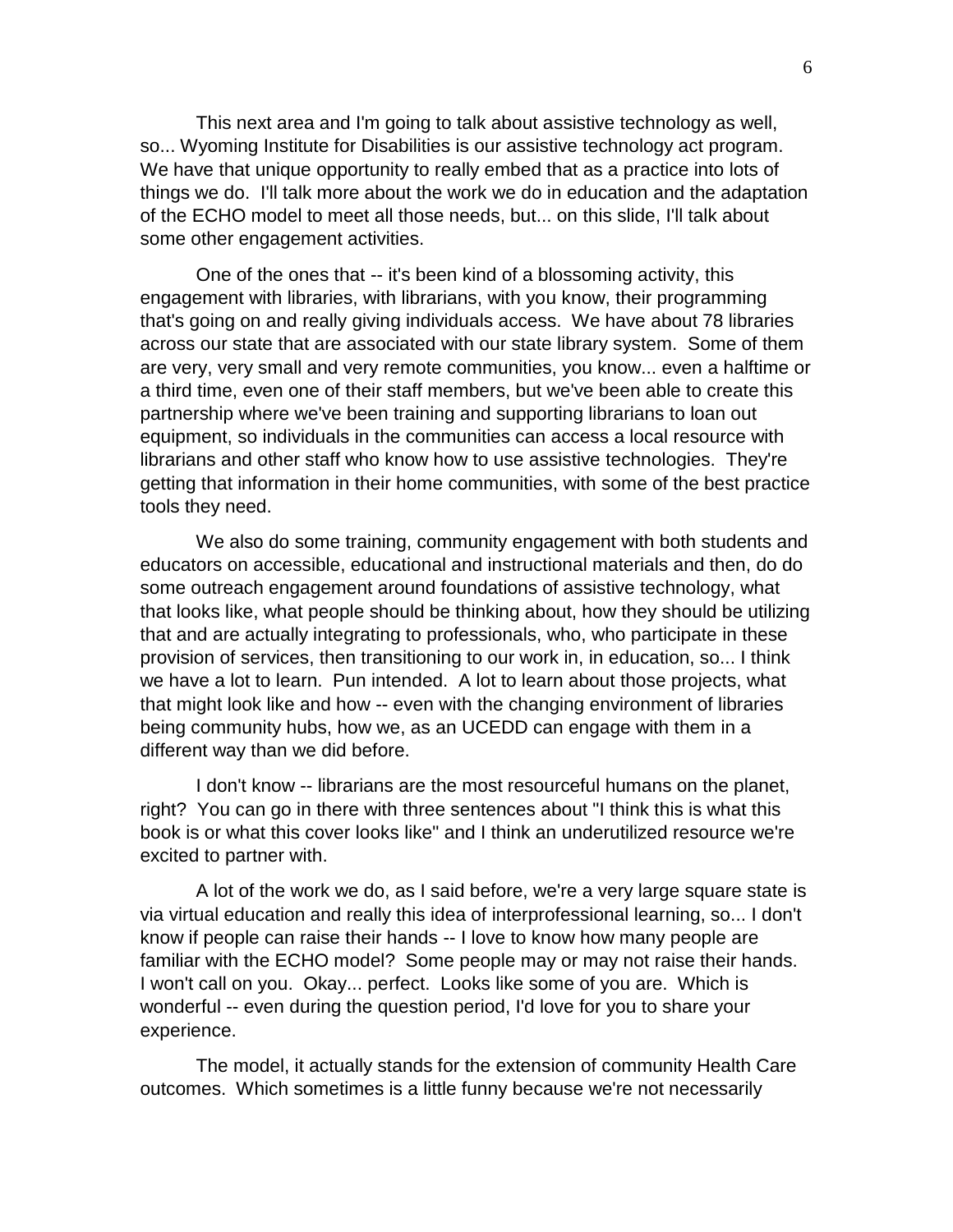focused on Health Care outcomes and some of our ECHO communities, but there's definitely that intersectionality between health and the populations we serve and the environment that they're, that they're in -- but... the echo model really offers interdisciplinary professional learning and development and really ties that with the coaching opportunities, right? With this interdisciplinary group of highly-skilled educators, professionals, families, individuals with lived experience, really is this way to build capacity, in the application of effective practices, in home communities.

So... a lot of our work around education is tied to individuals in the classroom, our school districts, and then, really looking at report -- um... evaluating and really impacting the students, right? We're all here for our students in our communities.

So... this is done virtually, kind of like we're doing here. Via face-to-face, kind of face-to-face, via video conferencing technology and is really a specific way in which we've evaluated as well, how to use didactic training, the professional learning development, also tied to case-based presentations, you know... kind of intermingling professional learning communities and community of practice models into a virtual approach. It's been very successful here in Wyoming, very successful across the nation and the world and I think a benefit of being part of this ECHO community is that we all get to learn from one another and... ECHO is identifiable, right? I think Jill and Becky said they're familiar with ECHO. We're looking at how we can identify a best practice.

I had to get rid of all my pictures -- we run about 13 ECHOs. So... really what that means -- we have 13 different communities tied at areas of need that have been identified in our state. Right? I'm guessing most of the individuals on the line have experience supporting individuals with autism or maybe around behavior support, looking at that idea of educational transition -- we have communities in assistive technology. As I mentioned before, it's a pretty good part of a lot of the community-based outreach and training we do. That's where our experience in ECHO grew out of that collaboration with, not collaboration -- because they're here -- but out of that work and with that interdisciplinary team of professionals working in our assistive technology world. Occupational therapists, assistive technology specialists, that's where this started, but it's also been one of the communities that we've been running since we starting working in ECHO since 2013.

We run ECHO communities, ECHO networks in so many areas. Early childhood -- that's been a unique opportunity... to partner. We've been working with our Department of Health to have a larger discussion about how to work in early childhood, to get the idea what's going on in community, not just early intervention, but the support that's, then, needed, in those environment for individuals and families to be successful. Because of our success here and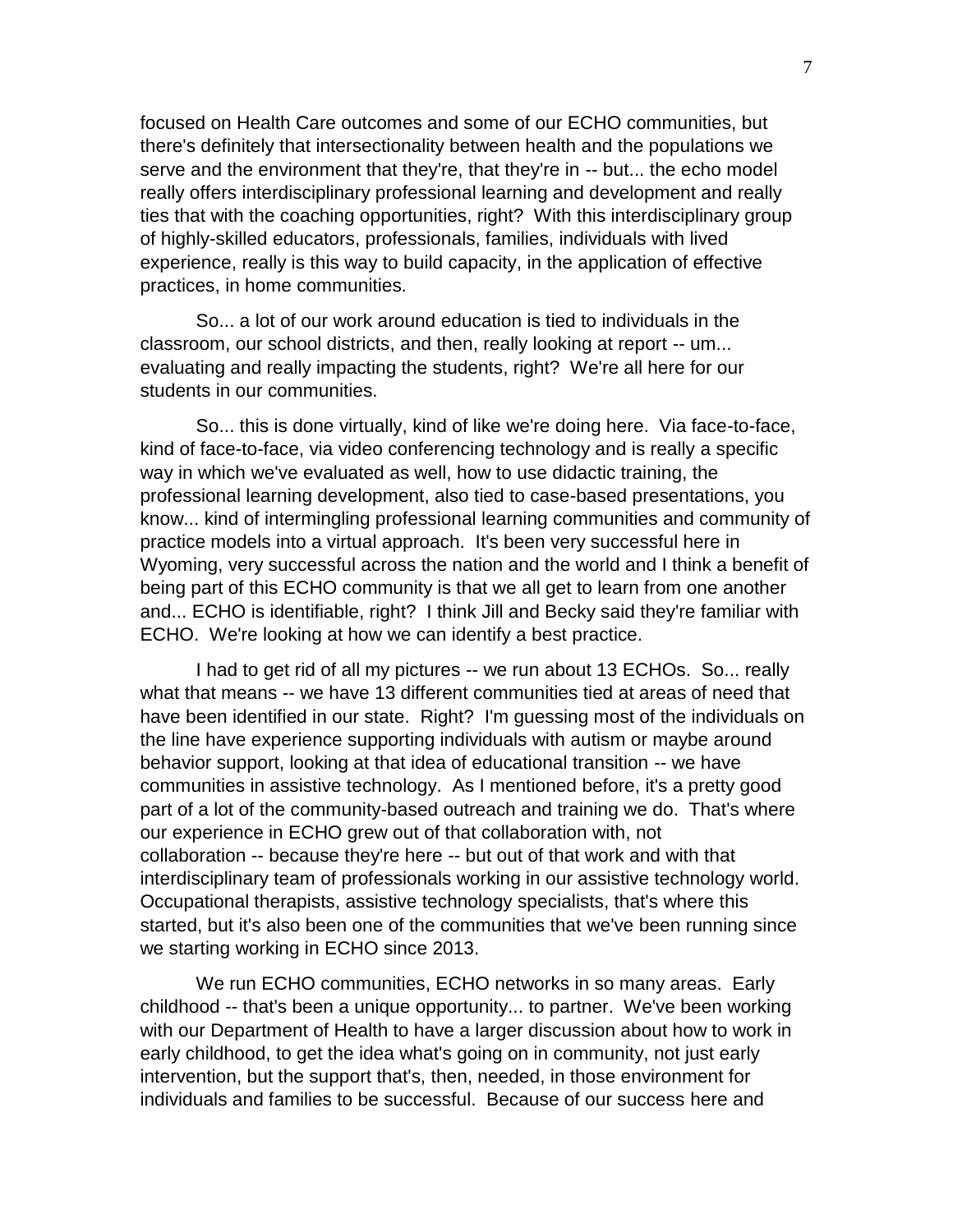because of our work in TeleHealth, we've had opportunities to support other initiatives. We talked about opioid work, as well as in our state, we're doing adult work in behavioral health and integrated mental health, some work with school nurses and the teams around them that are supporting students and I could probably talk for quite a long time about our activities around ECHO, but it's been something that our communities have been excited about. They've been engaged with and they're implementing those practices.

So... I think in the last two years, three years, we've impacted 14,000 people through ECHO. So... depending on what state you come from, it may not sound like a lot, but it's a substantial increase in the number of individuals we're able to engage with and their professional learning opportunities, which is critical to all the stuff we do. We don't want to look at an educator, an individual, we want to look at this entire perspective.

So... just to -- before I jump into employment -- Valerie, you mentioned regarding the dating program, is that targeting specific disabilities or a cross-disability program? Right now, the curriculum we have is for individuals with developmental disabilities. We've been semi flexible with that. We live in a state and communities where that may be, may not only be the need, right? And if the content meets the needs, that's where we want to live and there are some adaptations that have been made for looking at social communication and emotional issues.

And... so, I'd love to have further conversations with you about what that looks like or maybe even learn from the work you do.

And Rhonda, you mentioned, is there an ECHO framework you'd be willing to share? Absolutely. One of the key pieces of these, we'd love to be engaged with you, if you're thinking about ECHO, I'll definitely share the framework we use, but... we have the unique opportunity, because this is a trademark model and has Intellectual Property associated with it, to help work together with individuals, to be trained on the model and provided with technical assistance, but absolutely, I'll give you that additional framework that we use.

We also have orientations to ECHO and our work in education, every other Thursday, from 10:30 to 11:30 mountain time. We don't have one today or you would have missed it, but we do have one next week, Rhonda, I could shoot you that information as well. Would love to have you on the call.

The last piece I'm going to talk about that really, once again -- was an area of emphasis for us, we could have done everything, right? Transportation... natural supports which we're working on as well -- but we had the unique opportunity to not just expand... but... really, enhance this work around employment, it's specifically targeting it, pre-ET [phonetic]. How many know pre-EP. Preemployment transition services. How do we support individuals who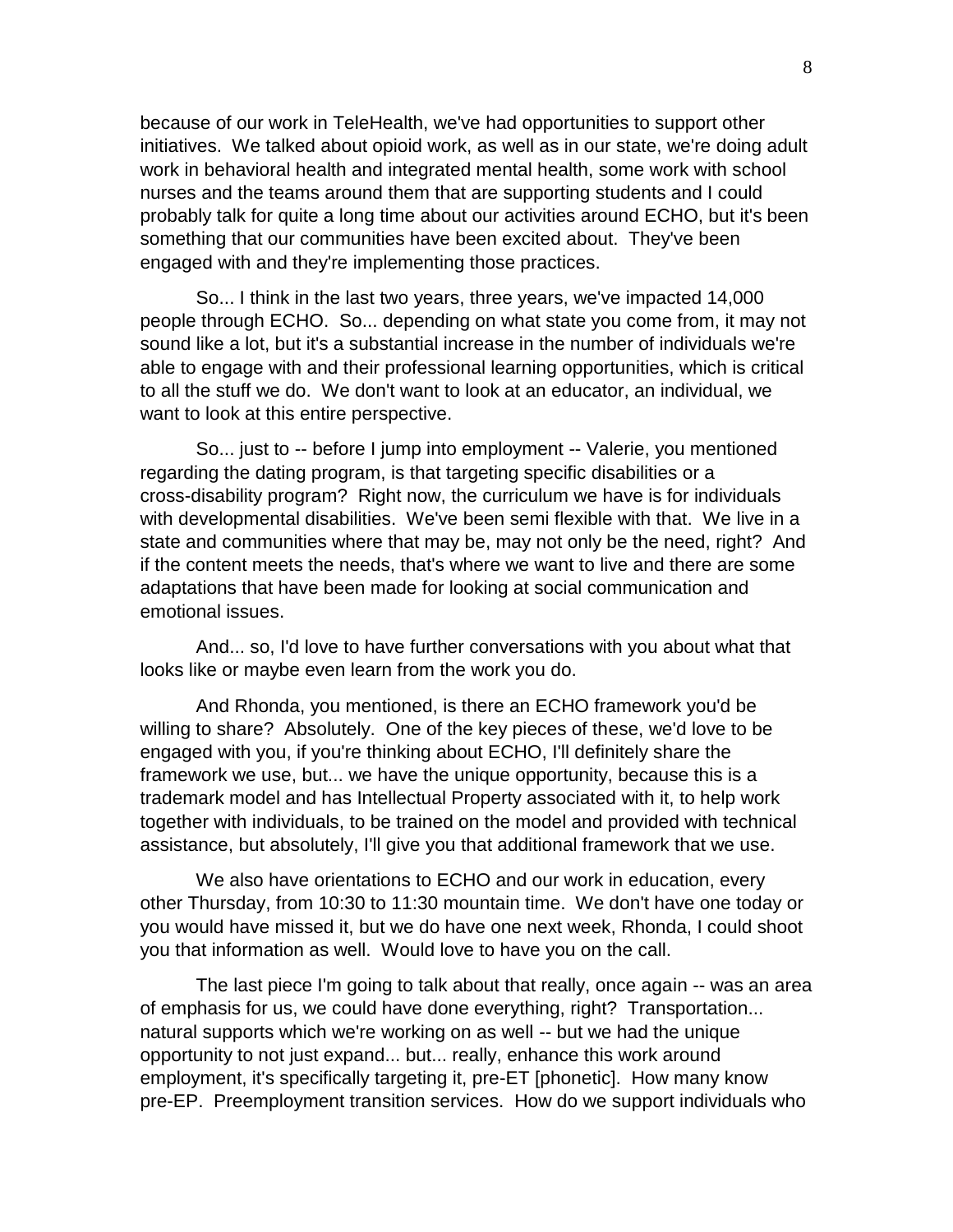are at risk for decreased postsecondary outcomes, right? Employment or Postsecondary Education or other opportunities, so... this is just recently been a collaboration with our Department of Vocational Rehabilitation, although we had long standing relationships with them and focusing on some kind of core areas. You can see, on the right-hand side, we do have a graphic, circular graphic where we've just indicated that these five core areas were focusing on employment are tied to self-advocacy, job exploration, work-based learning, Postsecondary Education and workplace readiness.

Going back, again, to the challenges, barriers, opportunities, however you want to frame it in a very rural state, as we do a lot of virtual activities, but we have other people on the other end that are helping us to connect to one another, but also to support their communities.

So... doing some virtual job exploration, individuals are probably familiar with the WINTAC [phonetic] and I don't remember what it is. They recently came out with a platform called explore work and it's targeted at this pre-EP population. We're excited as we get to pilot that. That just came out in October and highlighting this campus experience. The University of Wyoming is down in the southeast corner, but really looking at ways in which we can support our community colleges. We have eight other community colleges throughout our state and... using this kind of meld of using virtual connectivity and... training, and then, culminating that in a one-day campus experience. People get that mixed message that, that will best appeal to their interest knowledge and... you know, maybe existing skills as well as then, really getting individuals to envision themselves in a larger community. And in larger experiences. Recently, you know... kind of embarked or reembarked on a different way to looking at small business development centers and... you know, engaging employers in a different way, with this, this overall kind of new legislation and supports around preemployment transition services.

I can talk a lot more about what all of this look like, but I wanted to give a -- you know, quick overview of the things that we're doing, the things that we're thinking about and all of these projects, like... every other UCEDD are collaborations which I think makes us more impactful.

You know... it's, it's not necessarily less resources, they're doing more with less, we really view it as the opportunity to be creative as we're all working towards the same, the same mission. That's really how we target all of our training activities. Listening to community needs and being very flexible as we, you know... intermingle funding.

So... this is my contact information and that's all I have unless there are questions or comments.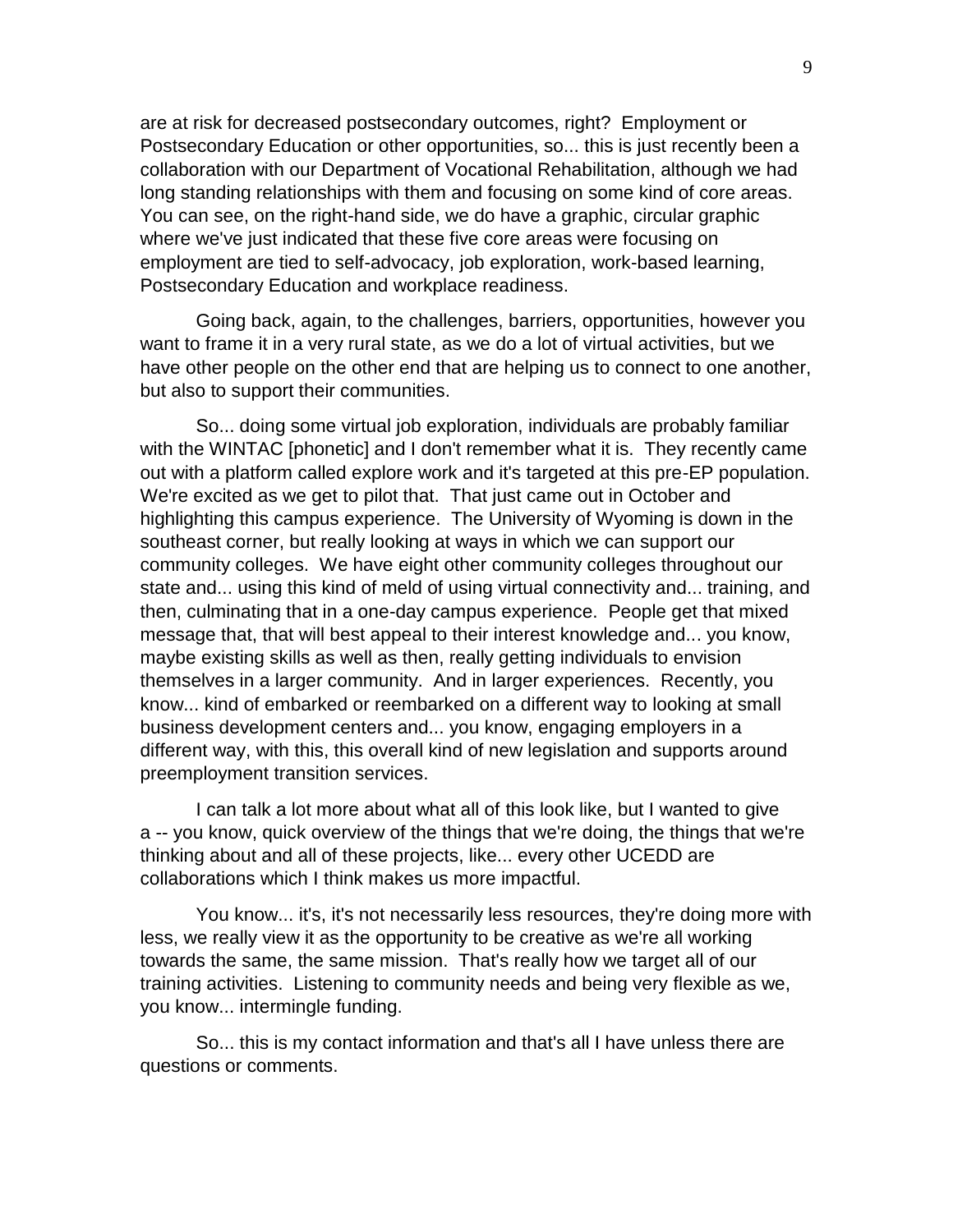>> Great, thank you so much, Canyon. Next we have Laura Buckner. Laura has over 30 years' experience in the disability field. A licensed professional counselor and former special educator, Laura has invested 20 + years providing training on local, state and national levels. Employed by the Texas Center for Disabilities at the University of Texas in Austin, Laura is a founding partner of the Institute for Person-centered Practices there. Please join me in welcoming Laura Buckner.

>> Hi, y'all, can you hear me? Great, I'm thrilled to be with you here this afternoon, I'm not a native Texan, but you might think I am the way I talk. I've been here awhile and I'm married to a native Texan. What can I say?

I'm thrilled for this opportunity, I appreciate the opportunity. I like to say my most important letters are the last three in my title. I'm the parent of a 29-year-old young man with development disabilities. I can't help but bring that to my role as a community trainer. As I was talking with Luis in preparation for today's webinar, we talked a lot about the fact that Community Ed can be hard sometimes -- do I need to back the microphone off or maybe turn the volume down -- let me try that. Thank you for letting me know that... so as Luis and I were talking in preparing for this webinar, I said, I think it's just as important to talk about some of the barriers or the challenges to this. I know in Texas, we certainly have our own set of challenges. I can't imagine that we're the only UCEDD that faces some of those challenges.

I thought I'd start with that. Talking about what -- just to give you a little perspective -- I'm trying to find the arrow now. I'm at the University of Texas at Austin. I don't live in Austin -- I'm sorry to say. I live about five hours northeast of there and work from home and I'm on the road quite a bit. But... I love this picture on this slide. It's right over our offices, isn't that cool?

But... for a little perspective -- we're a big state, in case you didn't know. We take pride in that. Here's what our state looks like on the northeast side of the country. There it is on the western coast. And just -- I think this really gives us some good perspective that, that red line that goes across our state, shows you the trip from Beaumont, which is over on the coast side, the East Coast side of Texas, all the way to El Paso, in the west corner, northwest corner, it takes longer -- it would take you longer to go from Beaumont to El Paso than it would to take you from New York to Chicago.

That red arrow represents about 830 miles, or about a 12-hour drive. We like to say in Texas, you can drive a really long way and never leave the state.

So... it gives you a perspective in terms of our UCEDD trying to provide community education, community training opportunities across our state. Just to get to a lot of our state requires a flight.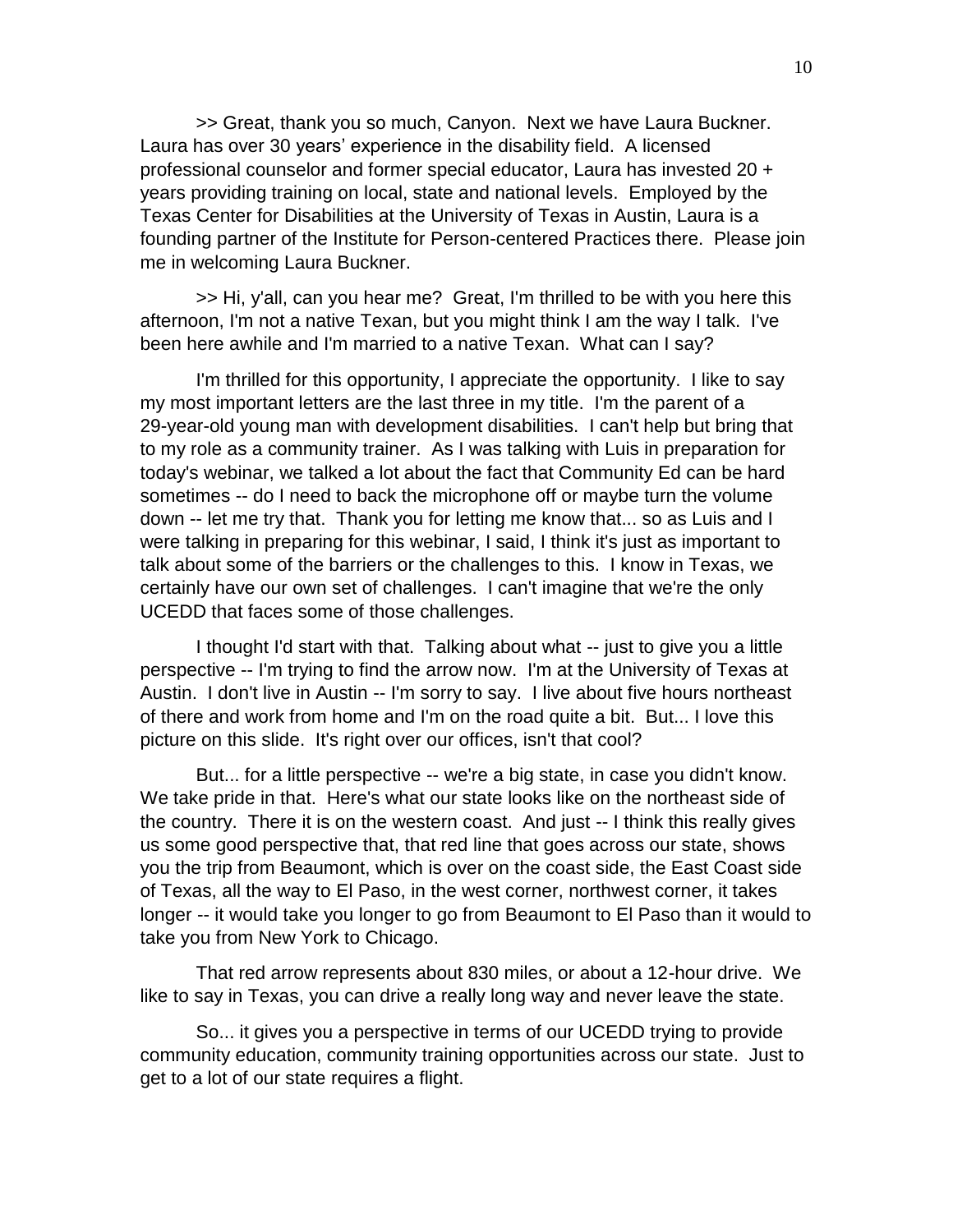Which, as you probably know, is not cheap.

The other -- one of the other challenges we deal with in Texas and I imagine this is not just true of Texas. I think it's becoming a bigger and bigger issue nationally, is just that we're not -- you know, we're not just solely an English-speaking state. It's safe to say this, this graphic here, represents some of our bigger counties in Texas, Harris is Houston, Tarrant is Fort Worth, Bexar in San Antonio. In some of our bigger cities, we have a representation of about 1/3 of those cities being Spanish-speaking. Other languages that are commonly found in Texas include Vietnamese, Chinese, Arabic, and Erdu. How do we provide community education in all of those places if we can't speak the language? We certainly don't speak all of those languages at our UCEDD.

So... the bottom line, that I think we -- I know we're facing in Texas and I can't imagine we're the only ones facing it. The bottom line is that travel's expensive, our time is expensive, training materials, even brief handouts are expensive, finding a venue that can host us, either cheaply or free is expensive. And for us... especially translation and simultaneous interpretation is expensive.

Funding for the community training opportunities is hard to come by sometimes.

So... I do have some boasts about who we are, in spite of our challenges. I'd like to touch on those quickly. Some much the ones we decided we wanted to target, institute for person-centered practices, healthy relationships project, similar to the one that Canyon shared with you guys. Our sibling network, project that we call the Baylor Genetics Project, other speaking opportunities that we've come across.

The institute for person-centered practices is one of our biggest sources of Community Ed. It began years ago, with, and some of you may be familiar with, my good friend and mentor, Shelly Dumas. She was with our UCEDD for many years and really brought person-centered practices through the learning community for person-centered practices to our state.

Shelly retired last fall, but she's still doing the work, I tell you, she's still out there doing it -- she just retired from our UCEDD.

But... Shelly was -- I like to say, Shelly tilled these fields for years in our state, all on her lonesome. I came on board at the UCEDD in 2006. Shelly brought me on and mentored me to be a trainer within the learning community for person-centered practices and... we really tilled those fields around our state, doing whatever we could do -- wherever somebody would have us -- we'd provide community education around person-centered thinking, person-centered planning, person-centered practices. And those opportunities were sometimes hard to come by, but the cool thing about that story -- there's several cool things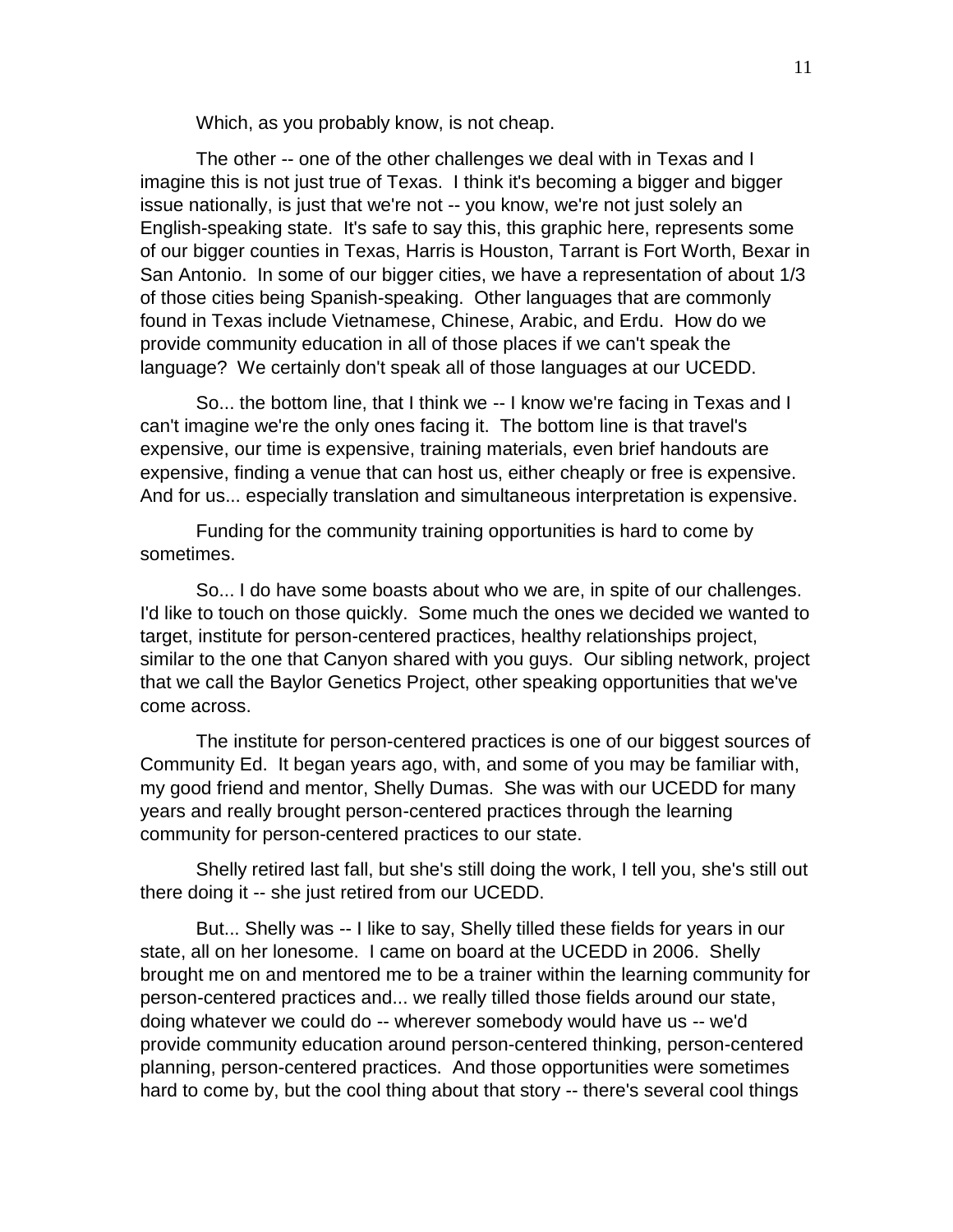about this story that I'd like to share with you -- one is that in 2010, I neglected to say, we're such a big state, we're one of the few that has two UCEDDS. We have an UCEDD at University of Texas at Austin, but also at Texas A&M university. I'm happy to say we collaborate beautifully and one of the ways we collaborate is through our institute. So... in 2010, our two UCEDDS came together and formed the Institute for Person-Centered Practices.

We mentored a couple people at the Texas A&M UCEDD and... began doing that training more and more every opportunity that we could get. A lot of community education opportunities with family groups, with local non-profits, with state-wide non-profit organizations, like parent to parent.

And... we began getting more and more -- we began getting more and more tension at the state level. The CMS final rule -- the final settings rule that came out, certainly gave us a boost in that direction, states needed to become more interested and trained in person-centered practices.

The end of that very cool story is that since 2010, we, we started in 2010, with two mentor trainers, Shelly Dumas and myself and then we added a third, Jeff Garrison Tate and since that time, we managed to train 25 trainers in the state of Texas, we're up to six mentor trainers in the state of Texas and we have more right behind us, coming. And those trainers are all over the state... so... where we -- originally, the two and three of us were trying to go into remote parts of the state where we had no funding to get there.

Now we have trainers in those locations able to provide those trainings. We're really excited about that and that is continuing to grow. Our state has really become invested in person-centered practices and... so... for example, some of our home and community-based waiver services today, their state forums reflect the teaching we've been doing. That's a very cool outcome of our very, very small beginning, where we're seeing -- we're truly seeing our community training, our community education, impacting systems change. That's an exciting outcome that we've seen.

Most of our work at this point... through the institute for person-centered practices, most of our work is through contracts with either state agencies, such as the state Health and Human Services agency, adult protective services, Texas Education Agency, but we're also still continuing to do a lot of projects through state and community conferences, peer advocacy training opportunities and many of those, we -- they don't have the funding to pay for us to come and we find a way to get there.

So... some cool things happening with the, the Institute for Person-Centered Practices. And I neglected to say also, just like Canyon, I'm happy to take questions as I'm going along, don't feel like you have to wait until the end if you have any questions you want to pose, please throw them at me.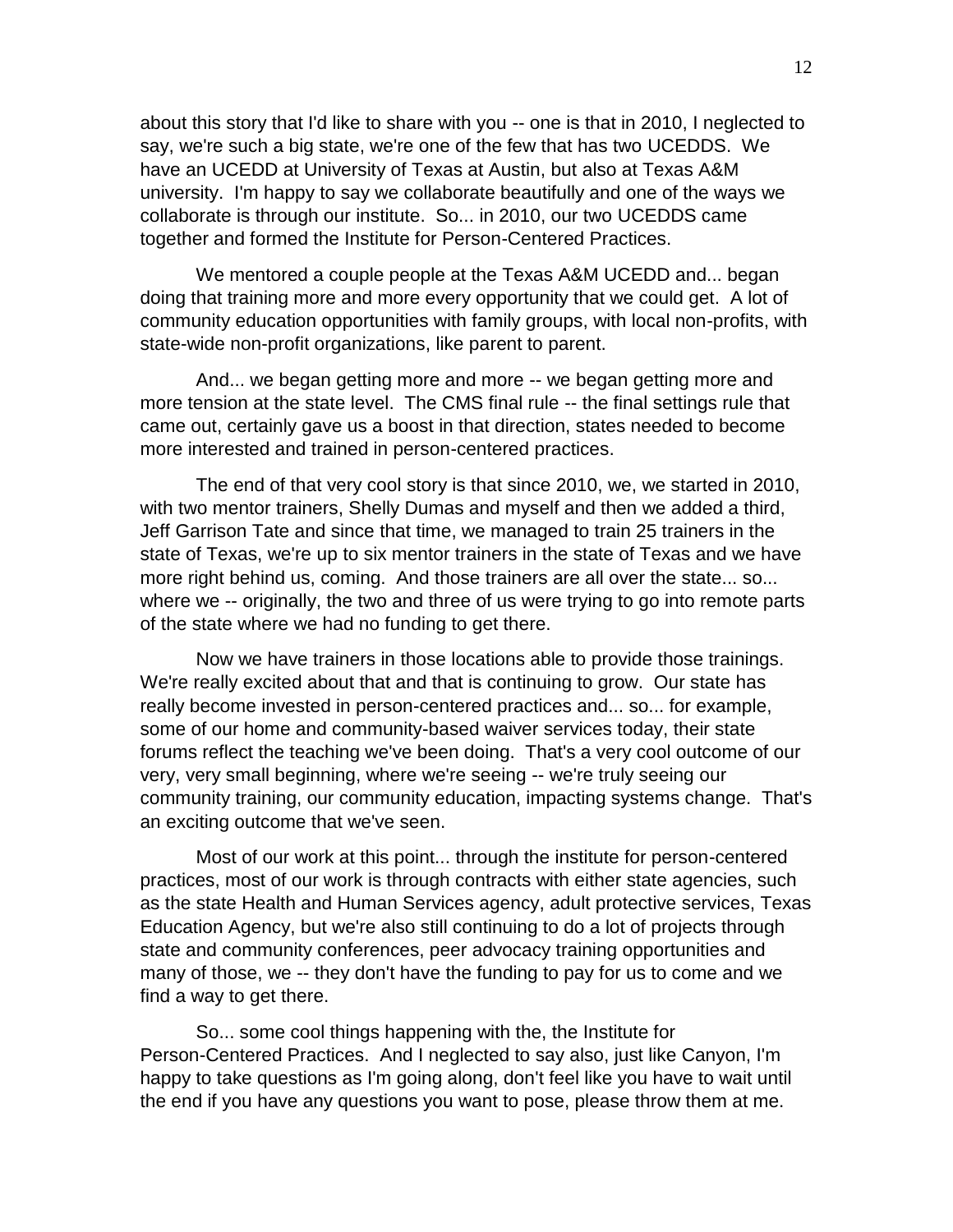But... the Institute for Person-Centered Practices is probably the greatest source right now of our community Ed projects and... growing and we're excited with that.

Not only are we doing contracts within our state, but we're doing contracts outside of our state. So... we, I have actually trained some people in Anchorage, Alaska. Went there in the dead of winter -- we've been training trainers in many other states as well.

So... that's a -- I will be honest and say that's an outcome that I don't know I ever imagined we'd see happen when we formed our collaborative in 2010 with three trainers.

We also have a healthy relationships project going, like Canyon mentioned. And that is also growing by leaps and bounds. It's focused on people with developmental disabilities. The trainer involved in heading this project up has a really, a wealth of information and experience and is more than happy to expand that to other audiences. I suspect, probably has done some of that, even more than I'm aware.

The cool thing about this project is it's not just about sexuality. It's about teaching people about these social skills. So many folks with developmental disabilities haven't been taught, some of those basic relationship skills -- how to shake hands -- how to introduce yourself. How to have -- you know, conversation with people. Well before you get to talking about any kind of sexuality or serious relationship. They also get into what I think is really important -- the whole idea of concept and we're seeing this project gain a lot of ground and get a lot of interest out of transition specialists who are working with transition age young people. Schools don't quite know how to deal with this topic and... this is an opportunity to help them bring that in. I don't know if any of you saw the NPR series that ran last fall, but there was an NPR -- just Google NPR sexuality and people with disability and you'll find it. There was a whole series that NPR ran. It was really powerful, that looked at the rampant abuse that happens for people with disabilities around sexuality, because... they're uninformed and uneducated and haven't been taught healthy ways to manage relationships.

So... I'd encourage you to look at that NPR -- between the NPR series that ran nationally, and the Me Too Movement, has certainly helped. We're seeing a real explosion of growth in the interest, in the need for this kind of Community Ed training. That's an exciting thing we've got going.

Another project that we're excited about is the Texas Sibling Network. You know... you probably are aware, there's a National Sibling Network, but there hasn't been much happening in Texas around the occasional sib shop, which is for younger children. This is really looking at establishing a Texas chapter of our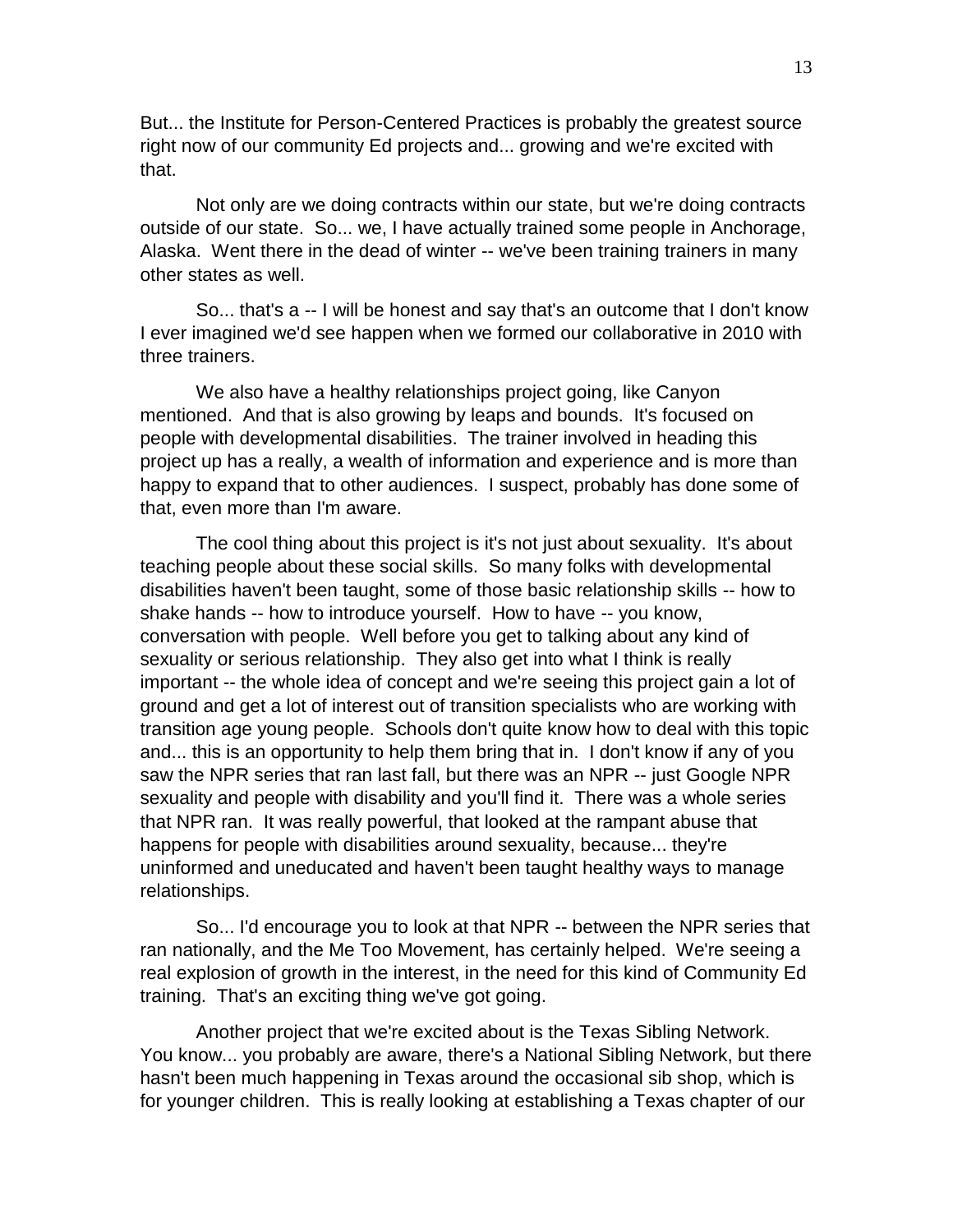National Sibling Network and we currently have, alive and well, two chapters in Texas, one in Austin at UT and one in Houston has just opened. It's growing.

I love the fact that the gal that is running our Texas Sibling Network at UT is a sibling herself. I think that's such an important and powerful tool in our tool chest because we know that the sibling relationship is one of the longest relationships many of us will ever have -- especially... in terms of our people with disabilities. It may be the longest running relationship they have and yet... so many siblings are uninformed, are unincluded in planning. There's a lot of training opportunities and support opportunities for parents and as the parent of a child with a disability, I can say that. But there's not been much out there for siblings and we know that as parents, we know that we won't you'll be here and we're often looking to our siblings -- I talk to parents all the time who say -- my, my daughter's brother or sister will take care of that. I'll say "have you had that conversation?" No, they haven't. We're counting on siblings to know a whole lot and step up, but we haven't been willing to have the conversation with them.

So... the gal that's running the sibling network, she says "we speak our own language, we speak our own type of shorthand" and when you get a group of siblings together, they immediately know that shorthand and are able to converse with each other. It provides a powerful means of support for each other. That is hard to come by in lots of other opportunities, right? So... they're creating some really available support networks where they speak the same language. It's providing support to them, but also providing resources, some leadership and advocacy skill-building. If you're going to speak on behalf of your loved one... you need to have advocacy skills and many of the siblings have had none of that training, we're providing some of that as well.

And I think that's just going to continue to take off... and we hope to see it in more and more communities than what we have right now. It is a DD Council grant. So... right now, it's being funded by DD Council grant... this is another project I'm personally involved in and very excited about. I won't spend a lot of time, I know we need to leave time for questions, but... Baylor Medical, in Houston, has one of the largest -- if not the largest group of geneticists than anywhere else in the country. And so... you can imagine, if you've worked with families whose children have a genetic disability or suspect they might... being able to find a geneticist in some of these remote parts of Texas is very difficult.

And so... we partnered with the State Health Agency, the Texas State Health Department which funded the project and we have a collaborative between the Baylor College of Medicine, Baylor Genetics and University of Texas, our UCEDD, to do training around genetics. We have, where we go into, at least four under-served communities in Texas every year and we have quite a few under-served and some of those remote parts of the panhandle or down in the valley, people are desperate for this information and they can't get to it.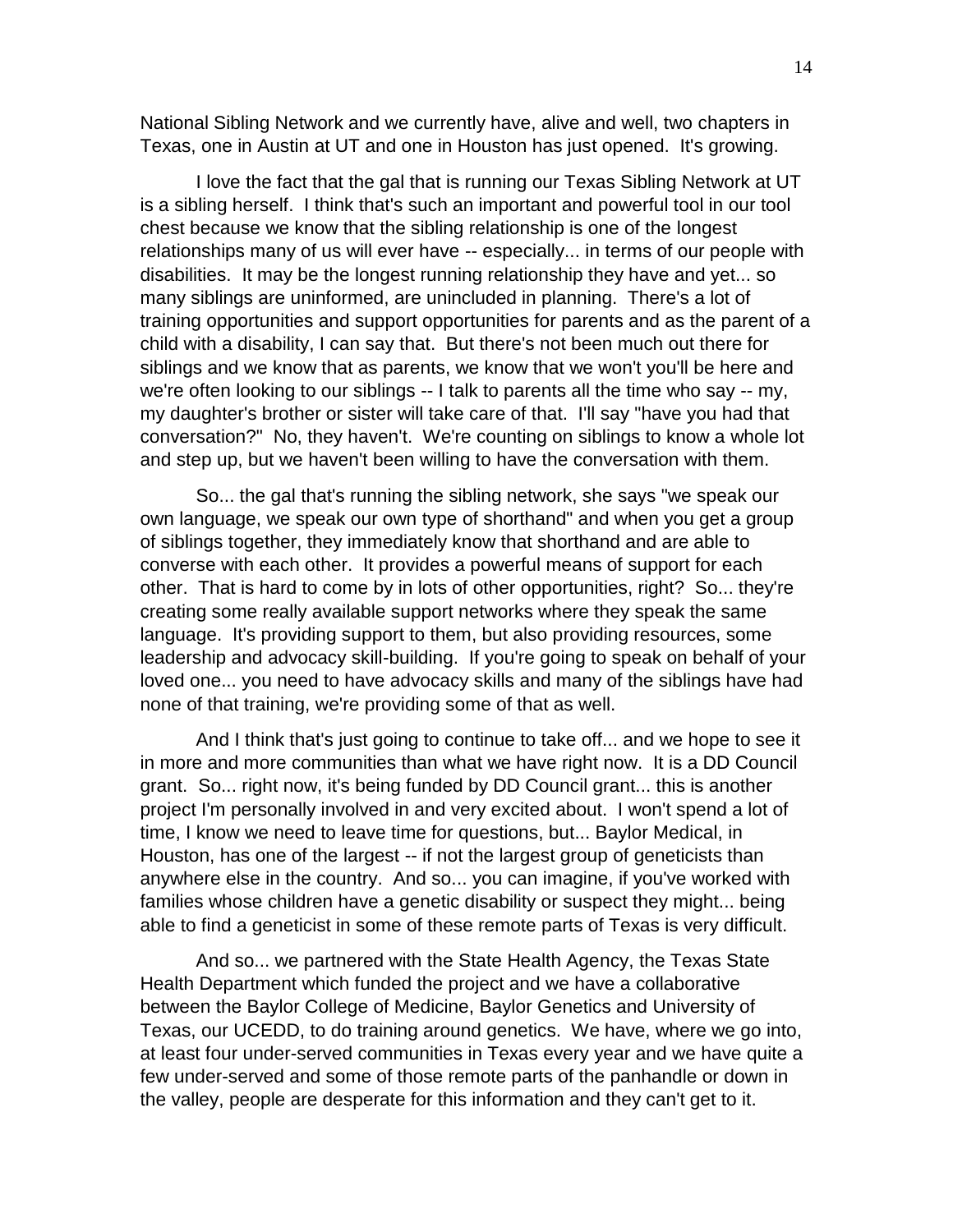We go into these underserved communities, we take a geneticist with us, but... I also go, the geneticist speaks for an hour, I speak for an hour, the geneticist speaks, specifically about, you can see in this flyer, this one, he's going to speak specifically about why, if you have a label of autism -- why you might want to look into a developed, a genetic work-up. There's a lot of genetic causes of autism that people are often unaware of.

So... he'll speak for an hour -- I'll speak for an hour as a parent of a child with a genetic disability about how to have a life, in spite of a scary diagnosis, how do you go on and have a life? And we also bring in people from around the community to speak about the resources that are available to those families. A lot of the geneticists we take out into those communities are bilingual, which has been an amazing thing to watch families be able to speak to a geneticist in their own language. Maybe sometimes for the first time.

So... I just want to close by talking about the barriers and how do you get around those barriers? I don't think it's fair to talk about "oh, we've got these fabulous things going..." but we don't talk about how to get around our barriers and we have obvious barriers.

We encourage people to partner whenever possible. I love that Canyon talked about the partnership with Alaska. How can we partner with other UCEDDs to share our resources, our space, our training and abilities? How can we partner with state agencies or local advocacy, grassroots organizations? Sometimes we'll go into some of these underserved part of Texas with the genetics project and... we have people from the community who are all over how do we get you back? How do we get you back? And they'll go find funding to bring us back.

So... one of the -- one of the other things we're doing with the genetics project is webinars... we're providing a series of webinars where the geneticist speaks for a while, I speak for a while and I'm happy to say that our webinars, we served 268 people live last year, but we had over 1200 view the archive. [No sound].

>> Laura, it seems that we've lost your sound. Can folks hear me?

>> Yes.

>> Okay... so... we actually have a few minutes left for Q&A. So... we'll hand it over to you.

>> Yeah... sure.

>> Thank you.

>> So... yeah -- I guess now we do have some time for questions and answers. If you have a question, press star then pound on your telephone